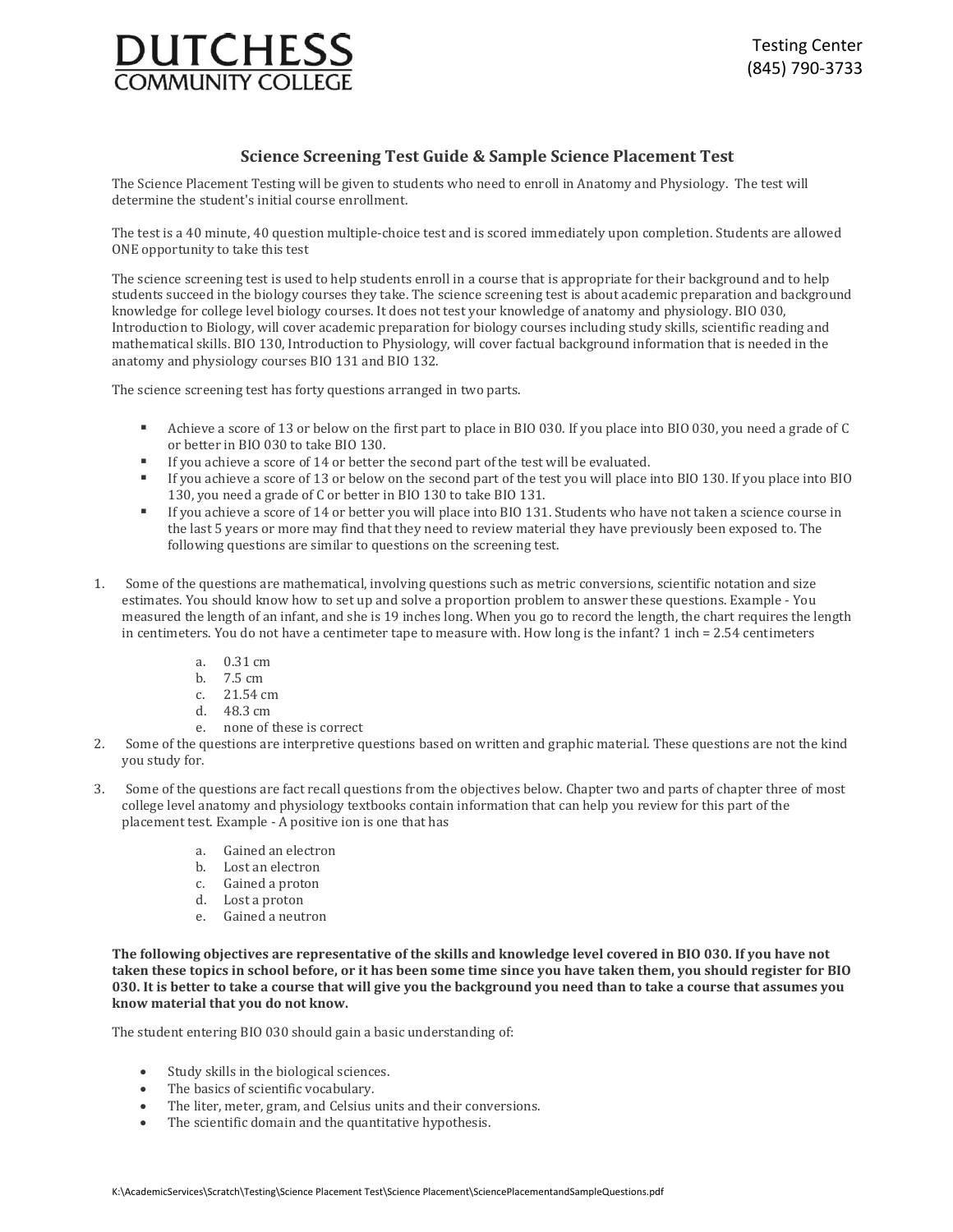

- Some physical and chemical properties of living matter.
- The proton, neutron and electron and their role in atomic structure.
- The ionic, nonpolar covalent, polar covalent, and hydrogen bonds.
- AMU and Avogadro's number as they apply to molecules.
- The ionization of common physiological compounds.
- The role of hydrogen ions in physiology.
- Maintaining homeostasis in blood plasma.
- The basic structure and functions of organic macromolecules.
- The role of the cell in life processes.
- The use of common laboratory measuring tools.

**The following objectives are representative of the skills and knowledge level covered in BIO 130. If you have not taken these topics in school before, or it has been some time since you have taken them, you should register for BIO 130. It is better to take a course that will give you the background you need than to take a course that assumes you know material that you do not know.**

The student in BIO 130 should gain a basic understanding of:

- The structure of a Bohr atom and its relevance to physiology.
- The atomic structure and reactions of common physiological elements (C, H, O, N, Na, Cl, K, Ca, P, S).
- The formation and reactions of common ions in physiology (H+, Na+, K+, NH4+, Ca+2, O-2, Cl-, OH-, CO3-2, HCO3-, PO4-3, HPO4-2, H2PO4-).
- Some bonding characteristics (ionic, nonpolar covalent, polar covalent, hydrogen, peptide, disulfide bridges, highenergy phosphate bonds) of compounds common in biology.
- The role of some groups and compounds in physiology (alcohol, aldehyde, carboxyl, organic acid, ketone, amino, phosphate, methanol, ethanol, glycerol, formaldehyde, glyceraldehyde, formic acid, carboxylic acid, lactic acid, ketones, keto acids, ammonia, amino acids, urea, phosphoglyceraldehyde, adenosine diphosphate, adenosine triphosphate).
- Acids and bases and their interactions in the body.
- The action of buffers in cells, plasma and urine.
- The role of some organic groups and compounds in physiology.
- The structure and metabolism of carbohydrates, lipids, proteins and nucleic acids.
- The structure and function of the eukaryotic cell.
- The structures and functions of the cell organelles.
- Active and passive movement of materials in cellular systems.
- Transcription and translation in protein synthesis.
- Enzyme activity and cellular respiration.
- The role of mitosis in cellular activity.
- The proper use of a dissecting microscope and compound light microscope.

#### **To Prepare for Science Placement Test**:

The Allied Health and Biological Science Department suggests that before taking the test you review a college level biology textbook to make sure you are familiar with aspects of biochemistry. Textbooks by authors such as Marieb, Tortora, Seeley or Martini are good resources and are available in the DCC Library. Usually chapters found early in text, such as Ch. 1, 2, and 3, dealing with the following topics need be reviewed:

- atomic structure
- electron distribution
- molecular structure
- different types of bonds
- kinds of energy
- macro and micro molecules
- $\bullet$  pH
- cell structures and their functions
- diffusion and osmosis
- ATP usage
- DNA
	- cellular reproduction

You should be comfortable with skills such as exponential notation, measurement, metric conversions, scientific notation and geometry.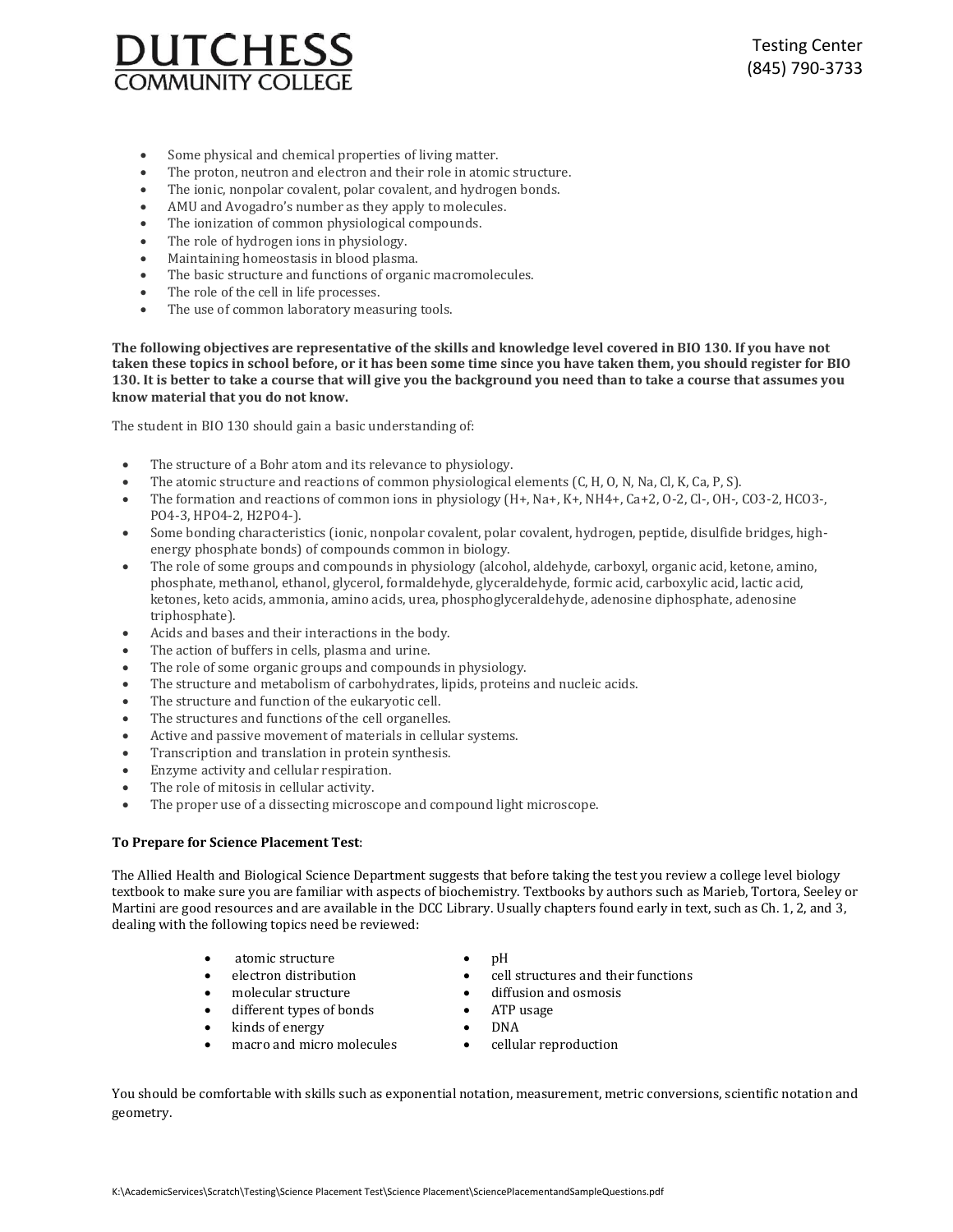# Science Placement Test Sample Questions Dutchess Community College

**The placement test will contain 40 questions.** 

**You will be asked to use a number two pencil, and read the instructions on the sheet. Your directions will say to darken the letter of the BEST answer on the answer sheet. Answers to this practice quiz are at the end.** 

- 1. The notation Cl indicates that the atom in question has:
	- a. lost one electron
	- b. gained one electron
	- c. lost one proton
- 2. Place sodium in the appropriate category:
	- a. atom
	- b. tissue
	- c. organelle
- 3. A mole is
	- a. the atomic number
	- b. the oxidation number
	- c. the atomic weight
- 4. RNA is  $a(n)$ 
	- a. double helix
	- b. nucleotide
	- c. nucleic acid polymer
- d. gained one proton
- e. not enough information is given to answer the question
- d. molecule
- e. compound
- d. the valence number
- e. the AMU of a molecule in grams
- d. alpha globulin
- e. polypeptide
- 5. *CH3COOH* is the molecular formula for a compound called *acetic acid*. This statement tells you that the dissociation products of acetic acid must be d. H**-** and CH3COO**<sup>+</sup>**
	- a.  $H_3$  and  $C_2OOH$
	- b.  $H_2^+$  and  $C_2OOH_2^-$
	- c.  $H_4$  and  $C_2O_2$

## 6. Cellular respiration is a chemical process also known as the

- a. catabolism of DNA
- b. anabolism of starch
- c. oxidation of DNA
- 7. The *mitochondria* of a cell are the site of
	- a. lysosomal action
	- b. ATP production
	- c. amino acid production
- 8. The term *active transport* is best defined by
	- a. the movement of water
	- b. a process requiring ATP
	- c. net movement of a substance from an area of high to low concentration

d. oxidation of ATP e. oxidation of glucose

e.  $H^+$  and  $CH_3COO^-$ 

- 
- e. DNA synthesis
- d. a and b
- e. b and c
- 
- 
- d. protein synthesis
- 
- 
-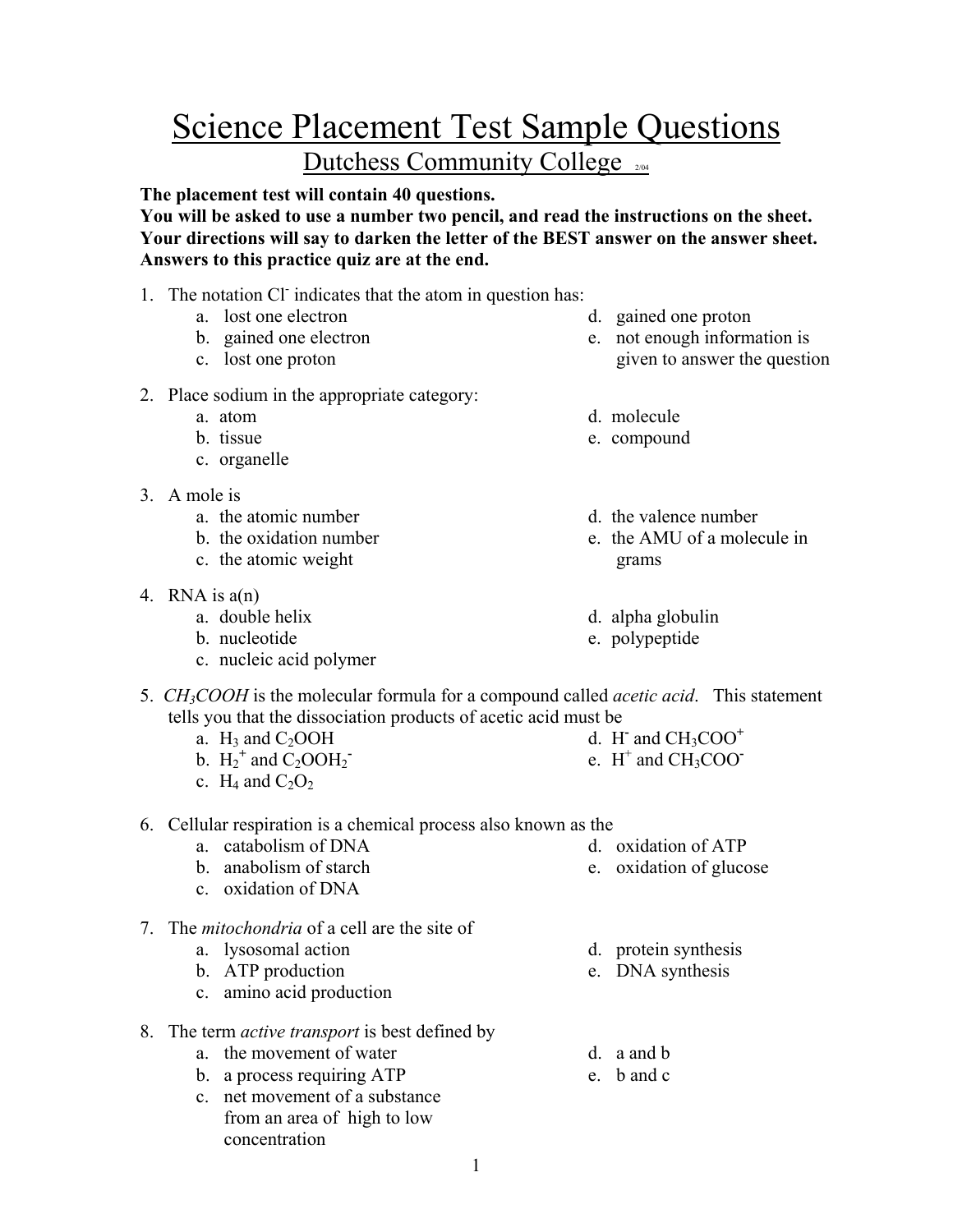- 9. A solution with pH 5.8 is best described as being
	- a. highly acidic
	- b. slightly acidic
	- c. highly alkaline
- 10. You place a 1% salt solution inside a sac whose pores are too small to allow the *solute* to pass. You then place the sac in a beaker of 10% salt solution. What will be the resulting movement?
	- a. water will leave the sac by osmosis
	- b. water will enter the sac by osmosis
	- c. salt will leave the sac by osmosis
- 11. The building blocks of *DNA* are
	- a. nucleotides
	- b. polypeptides
	- c. amino acids
- d. slightly alkaline
- e. neutral
- d. salt will enter the sac by osmosis
- e. salt will enter the sac by facilitated diffusion
- d. glucose molecules
- e. saturated fatty acids

information given

d. 2,400 e. 24,000

d. cannot be answered with the

12. If the temperature of a container containing a gas decreases, the pressure will

- a. Increase
- b. Decrease c. remain the same
- 13. 24.0 milliliters equals <u>liters</u>?
	- a. 0.024
	- b. 0.24
	- c. 24
- 14. You know that a certain drug is administered at 13 milligrams for every 100 pounds of body weight. How much of the drug do you give a person who weighs 120 pounds?
	- a. 10 milligrams
	- b. 13 milligrams
	- c. 15.6 milligrams
- 15. Which of the following equals  $10^{-8}$  grams?
	- a. 8 grams
	- b. 8/10 grams
	- c. 8/1000 grams
- 16. Which is the smallest measurement listed?
	- a. Micrometer
	- b. Millimeter
	- c. Decameter

d. 1000 milligrams e. 1560 milligrams

- d. 1/100000000 grams
- e. 100,000,000 grams
- d. Nanometer
- e. Megameter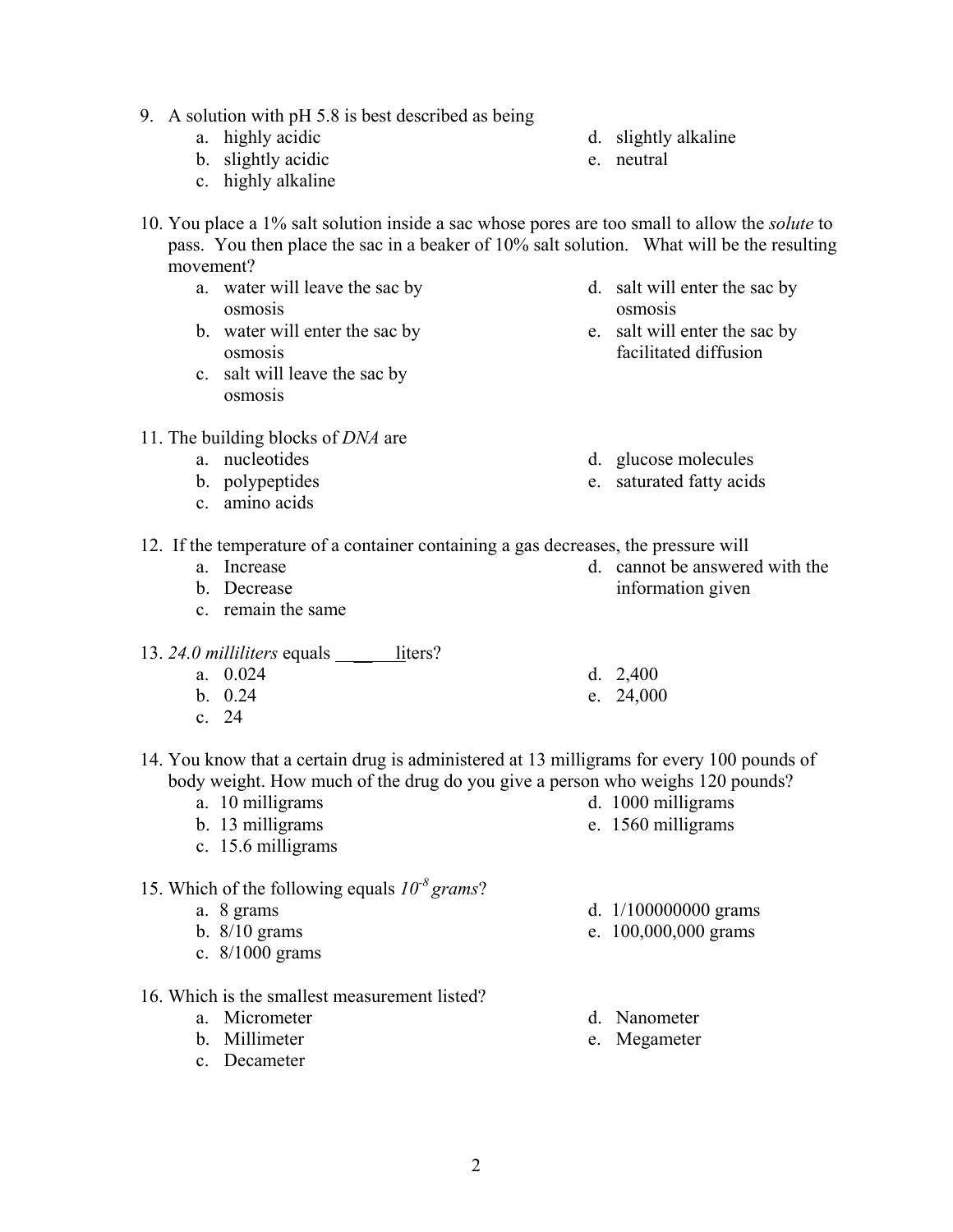- 17. Choose the correct conversion factor  $(2.2 \text{ kg} = 1 \text{ lb.} \text{ OR } 2.2 \text{ lb.} = 1 \text{ kg})$  and use it to convert a weight of 22 lbs to kg.
	- a. 0.1kg
	- b.  $1 \text{ kg}$
- d. 100 kg
- e. 48.4 kg
- c. 10 kg
- 18. You are observing a cell under a grid. Each square of the grid measures 0.33 mm. Which of the following best approximates the *horizontal diameter of the cell* you are observing?
	- a. 0.33mm
	- b. 0.66mm
	- c. 0.99mm



- d. 660mm
- e. 990mm

19. Analyze the graph below and choose from a-e to draw the most appropriate conclusion.

a. the higher the temperature the higher the turnover rate; b. the most efficient turnover occurs at low temperatures; c. the most efficient turnover occurs at  $30^{\circ}$ C temperature; d. turnover rates increases temperature; e. very low and very high temperature increase turnover rate

#### **Enzyme Turnover Number vs Degrees Celsius**

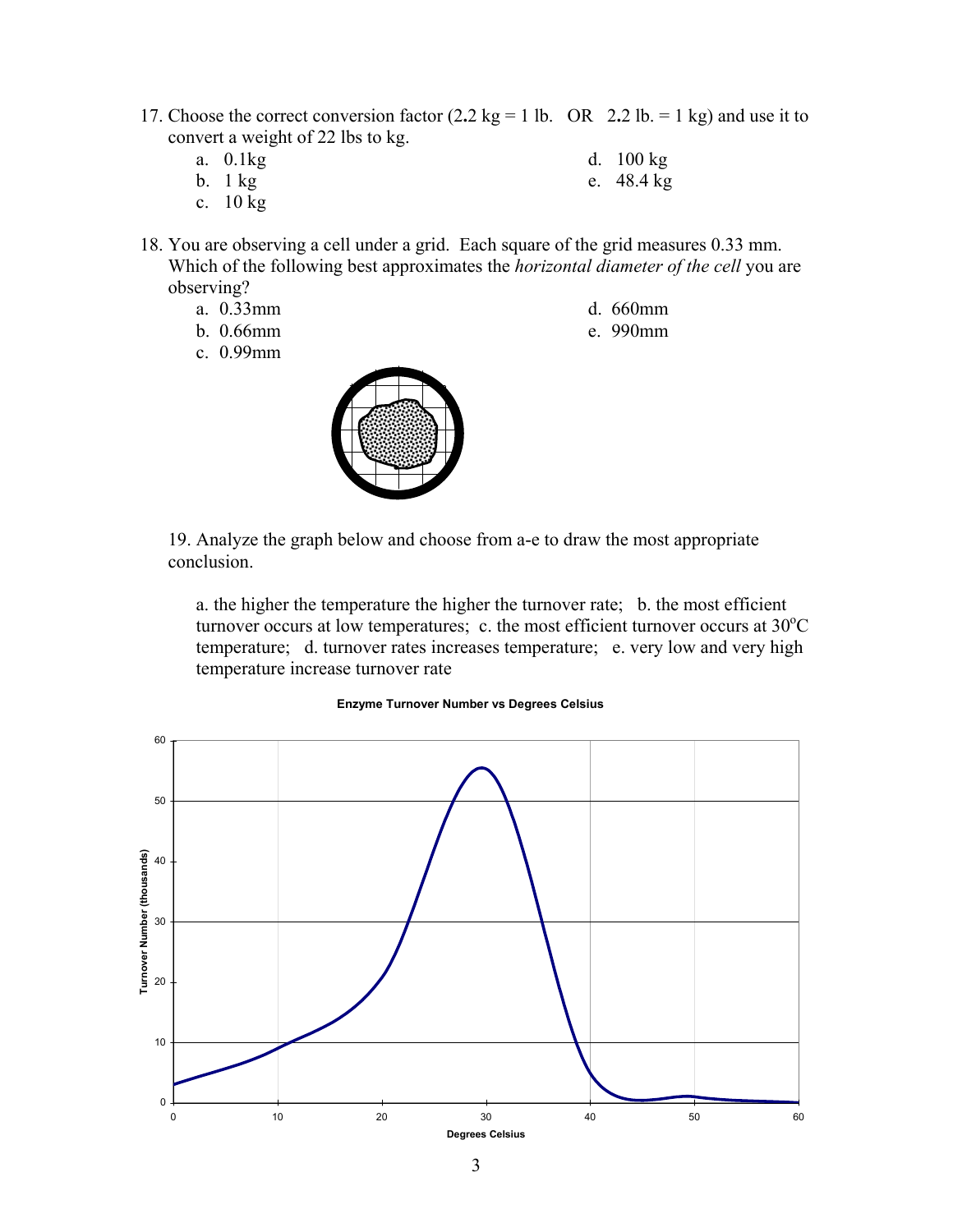

Read the following paragraphs, and answer the questions below based on the information in the paragraph.

Lactose, a disaccharide sugar present in milk, consists of 2 smaller monosaccharide sugars, glucose and galactose. When lactose is ingested, it must be hydrolyzed into the two smaller molecules before it can be absorbed into the blood by the cells of the small intestine. An enzyme is secreted by the cells of the small intestine and must be present in order for lactose to be digested.

Lactose intolerance is due to the inability to digest the sugar lactose, which is found in milk. It was assumed that most individuals could digest lactose and therefore intolerance was the unusual condition. When test doses of lactose were administered to American blacks and whites, none of whom had had gastrointestinal complaints, there were some startling findings. Whereas only from 6 to 15 percent of the whites showed clinical symptoms of intolerance, about 70 percent of the blacks were intolerant. This immediately suggested that many human adults might be unable to digest lactose and more specifically, that there might be significant differences among ethnic groups. This possibility was soon confirmed by examining two different tribes in Uganda. It was found that only 20 percent of the cattle herding Tussi tribe were intolerant to

4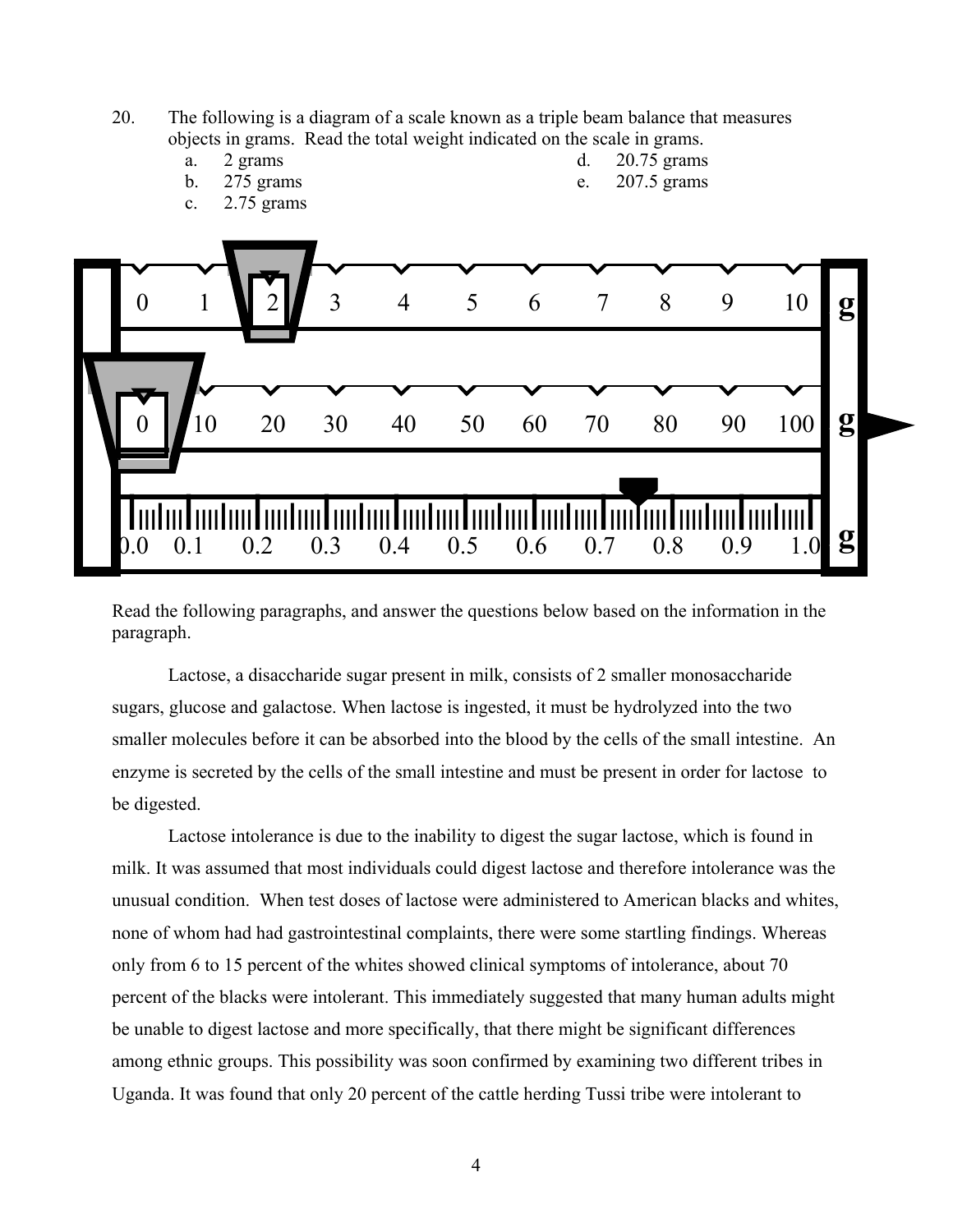lactose but that 80 percent of the non-cattle herding Ganda tribe were intolerant. Soon many other ethnic groups were found to be intolerant to lactose.

 To test for lactose intolerance, one would have to ingest a dose of lactose, which has been standardized at two grams of lactose per kilogram of body weight up to a maximum of 100 grams. One can then check for clinical symptoms of lactose intolerance, which include gas and diarrhea. These symptoms are variable and therefore not reliable.

One can do an intestinal biopsy to measure the activity of the enzyme involved in the digestion of lactose. This is inconvenient for the subject being tested. The preferred method to assess for lactose intolerance is to measure the increase in blood glucose levels as the lactose is digested. This is a direct measure of lactose breakdown and false-negative results are rare if the glucose is measured 15 minutes after lactose is administered.

- 21. How much lactose should be administered to test a person who weighs 65 kilograms?
	- a. 37 grams d. 100 grams
	- b. 3.7 grams e. 130 grams
	- c. 65 grams

22. One can infer from this paragraph that

| a. lactose is broken down into glucose | c. diarrhea is a bad disease       |
|----------------------------------------|------------------------------------|
| b. glucose is broken down into         | d. intestinal biopsies are used to |
| lactose                                | test for lactose intolerance       |

- 23. How much lactose should be administered to a child who weighs 42 kilograms?
	- a. 42 grams d. 2.1 grams
	- b. 21 grams e. 100 grams
	- c. 84 grams

24. Members of the Ganda tribe are tested with a dose of lactose. What percent of them will show the normal increase in blood glucose level?

- a. 10 d. 40
- b. 15 e. 80
- c.  $20$

25. One learns from these paragraphs that

- a. lactose intolerance is very unusual
- b. lactose intolerance is genetically determined
- d. many people are falsely diagnosed
- e. a person who is lactose intolerant may get diarrhea from drinking milk
- c. all adults are lactose intolerant
- 5